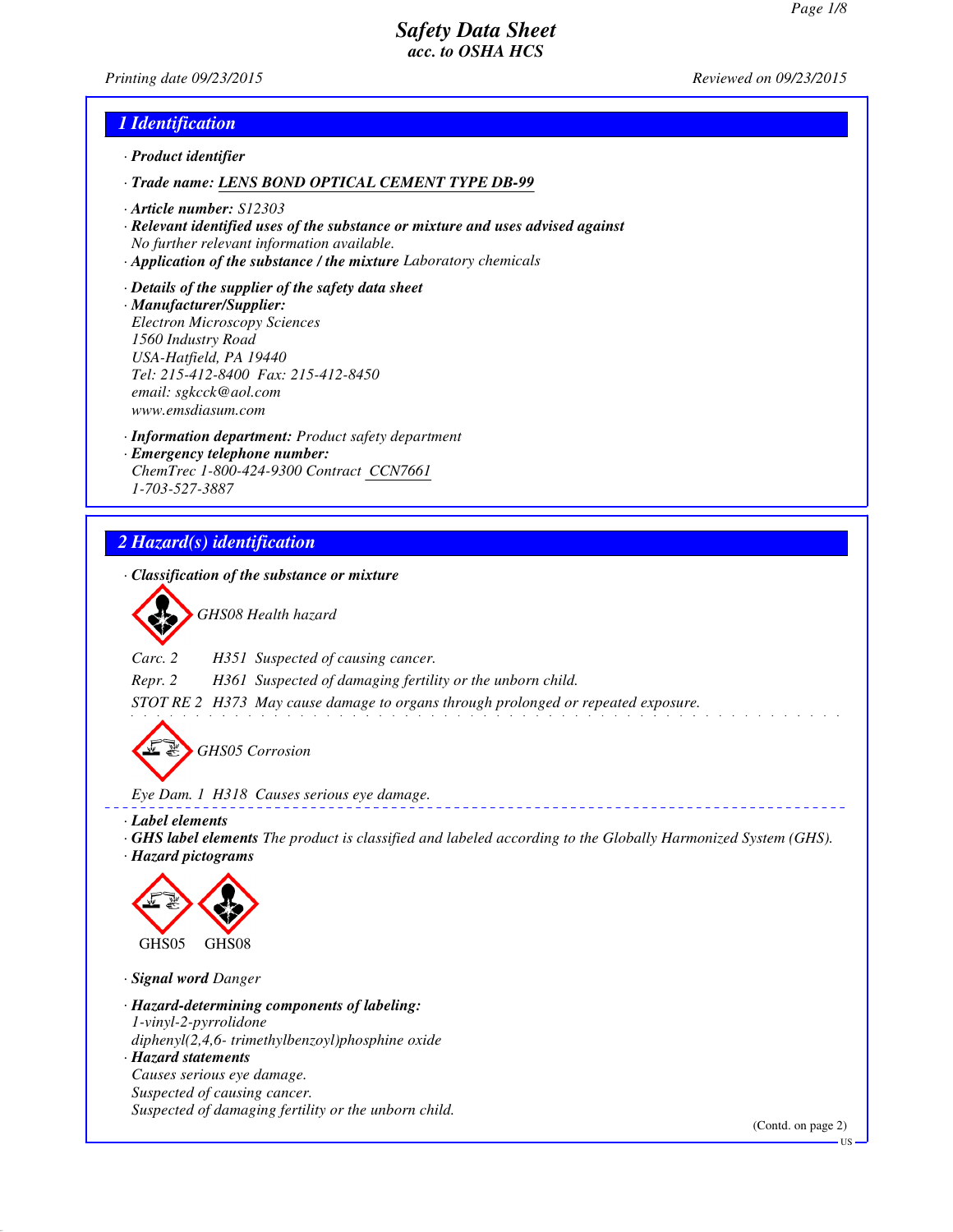*Printing date 09/23/2015 Reviewed on 09/23/2015*

### *Trade name: LENS BOND OPTICAL CEMENT TYPE DB-99*

|                                                                                                                                                                                                                                                                                                                                                                           | (Contd. of page 1) |
|---------------------------------------------------------------------------------------------------------------------------------------------------------------------------------------------------------------------------------------------------------------------------------------------------------------------------------------------------------------------------|--------------------|
| May cause damage to organs through prolonged or repeated exposure.                                                                                                                                                                                                                                                                                                        |                    |
| · Precautionary statements                                                                                                                                                                                                                                                                                                                                                |                    |
| Do not breathe dust/fume/gas/mist/vapors/spray.                                                                                                                                                                                                                                                                                                                           |                    |
| Wear eye protection / face protection.                                                                                                                                                                                                                                                                                                                                    |                    |
| Obtain special instructions before use.                                                                                                                                                                                                                                                                                                                                   |                    |
| Do not handle until all safety precautions have been read and understood.                                                                                                                                                                                                                                                                                                 |                    |
| If in eyes: Rinse cautiously with water for several minutes. Remove contact lenses, if present and easy to do.                                                                                                                                                                                                                                                            |                    |
| Continue rinsing.                                                                                                                                                                                                                                                                                                                                                         |                    |
| Immediately call a poison center/doctor.                                                                                                                                                                                                                                                                                                                                  |                    |
| IF exposed or concerned: Get medical advice/attention.                                                                                                                                                                                                                                                                                                                    |                    |
| Get medical advice/attention if you feel unwell.                                                                                                                                                                                                                                                                                                                          |                    |
| Store locked up.                                                                                                                                                                                                                                                                                                                                                          |                    |
| Dispose of contents/container in accordance with local/regional/national/international regulations.                                                                                                                                                                                                                                                                       |                    |
| · Classification system:                                                                                                                                                                                                                                                                                                                                                  |                    |
| $\cdot$ NFPA ratings (scale 0 - 4)                                                                                                                                                                                                                                                                                                                                        |                    |
| $Health = 2$<br>$Fire = 1$<br>$Reactivity = 0$<br>$\cdot$ HMIS-ratings (scale 0 - 4)<br><b>HEALTH</b><br>$^{\ast}2$<br>$Health = *2$<br>$Fire = 1$<br>$\vert$ 1 $\vert$<br><b>FIRE</b><br>$Reactivity = 0$<br>REACTIVITY <sup>0</sup><br>$\cdot$ Other hazards<br>· Results of PBT and vPvB assessment<br>· <b>PBT</b> : Not applicable.<br>$\cdot$ vPvB: Not applicable. |                    |
|                                                                                                                                                                                                                                                                                                                                                                           |                    |
| <b>3 Composition/information on ingredients</b>                                                                                                                                                                                                                                                                                                                           |                    |
| · Chemical characterization: Mixtures<br>· Description: Mixture of the substances listed below with nonhazardous additions.                                                                                                                                                                                                                                               |                    |
| · Dangerous components:                                                                                                                                                                                                                                                                                                                                                   |                    |
| 75980-60-8 diphenyl(2,4,6- trimethylbenzoyl)phosphine oxide                                                                                                                                                                                                                                                                                                               | $2.5 - 10\%$       |

*88-12-0 1-vinyl-2-pyrrolidone 2.5-10%*

# *4 First-aid measures*

- *· Description of first aid measures*
- *· After inhalation: Supply fresh air; consult doctor in case of complaints.*
- *· After skin contact: Generally the product does not irritate the skin.*
- *· After eye contact: Rinse opened eye for several minutes under running water. Then consult a doctor.*
- *· After swallowing: If symptoms persist consult doctor.*
- *· Information for doctor:*
- *· Most important symptoms and effects, both acute and delayed No further relevant information available.*
- *· Indication of any immediate medical attention and special treatment needed No further relevant information available.*

(Contd. on page 3)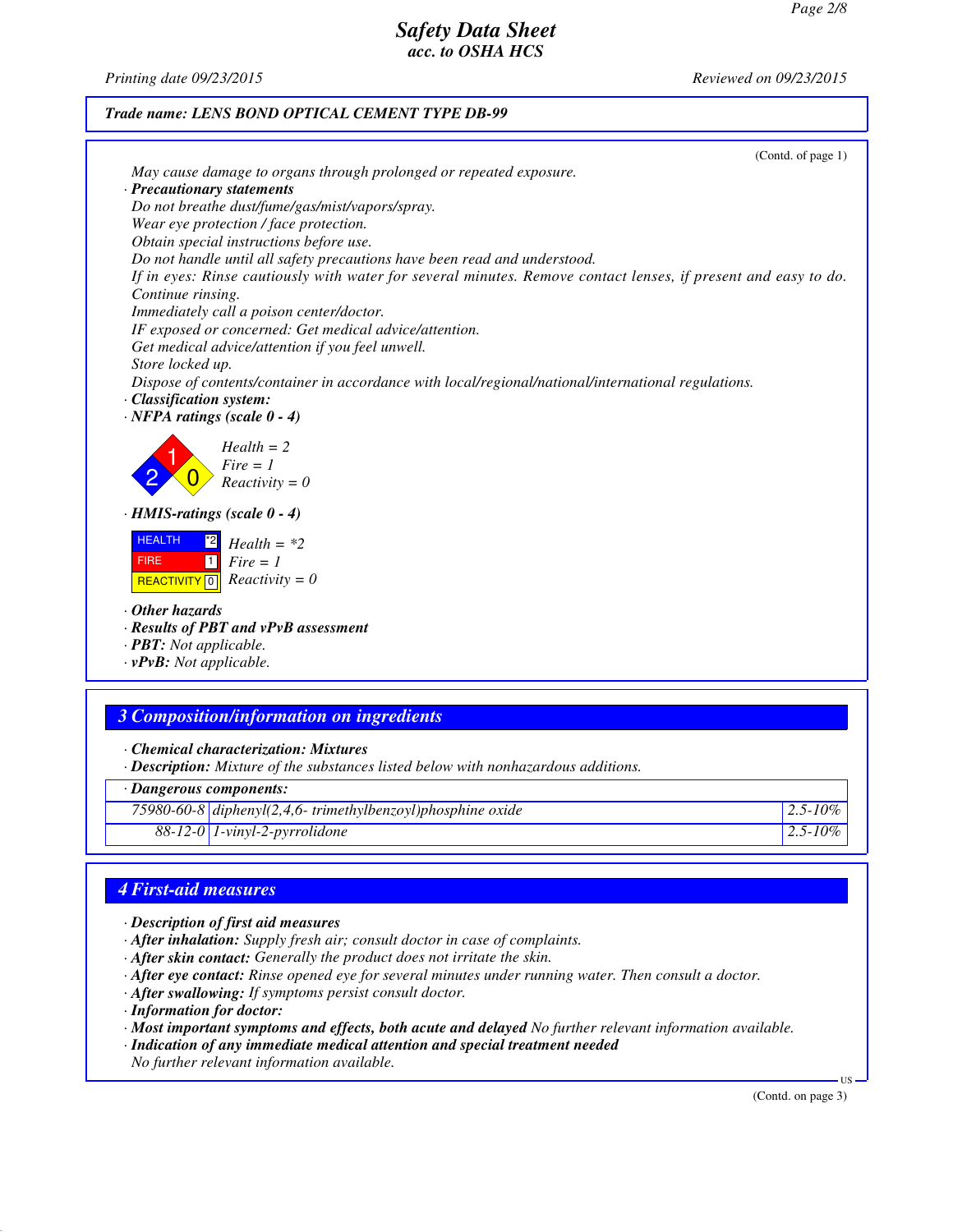*Printing date 09/23/2015 Reviewed on 09/23/2015*

#### *Trade name: LENS BOND OPTICAL CEMENT TYPE DB-99*

(Contd. of page 2)

### *5 Fire-fighting measures*

- *· Extinguishing media*
- *· Suitable extinguishing agents:*
- *CO2, extinguishing powder or water spray. Fight larger fires with water spray or alcohol resistant foam.*
- *· Special hazards arising from the substance or mixture No further relevant information available.*
- *· Advice for firefighters*
- *· Protective equipment: No special measures required.*

### *6 Accidental release measures*

- *· Personal precautions, protective equipment and emergency procedures Not required.*
- *· Environmental precautions: Do not allow to enter sewers/ surface or ground water.*

*· Methods and material for containment and cleaning up:*

*Absorb with liquid-binding material (sand, diatomite, acid binders, universal binders, sawdust). Dispose contaminated material as waste according to item 13.*

*Ensure adequate ventilation.*

- *· Reference to other sections*
- *See Section 7 for information on safe handling.*
- *See Section 8 for information on personal protection equipment.*
- *See Section 13 for disposal information.*

## *7 Handling and storage*

*· Handling:*

- *· Precautions for safe handling*
- *Ensure good ventilation/exhaustion at the workplace. Open and handle receptacle with care.*
- *Prevent formation of aerosols.*
- *· Information about protection against explosions and fires: Keep respiratory protective device available.*
- *· Conditions for safe storage, including any incompatibilities*

*· Storage:*

- *· Requirements to be met by storerooms and receptacles: No special requirements.*
- *· Information about storage in one common storage facility: Not required.*
- *· Further information about storage conditions: None.*
- *· Specific end use(s) No further relevant information available.*

#### *8 Exposure controls/personal protection*

*· Additional information about design of technical systems: No further data; see item 7.*

*· Control parameters*

*· Components with limit values that require monitoring at the workplace:*

*88-12-0 1-vinyl-2-pyrrolidone*

*TLV Long-term value: 0.23 mg/m³, 0.05 ppm*

*· Additional information: The lists that were valid during the creation were used as basis.*

*· Exposure controls*

- *· Personal protective equipment:*
- *· General protective and hygienic measures:*

*Keep away from foodstuffs, beverages and feed.*

(Contd. on page 4)

US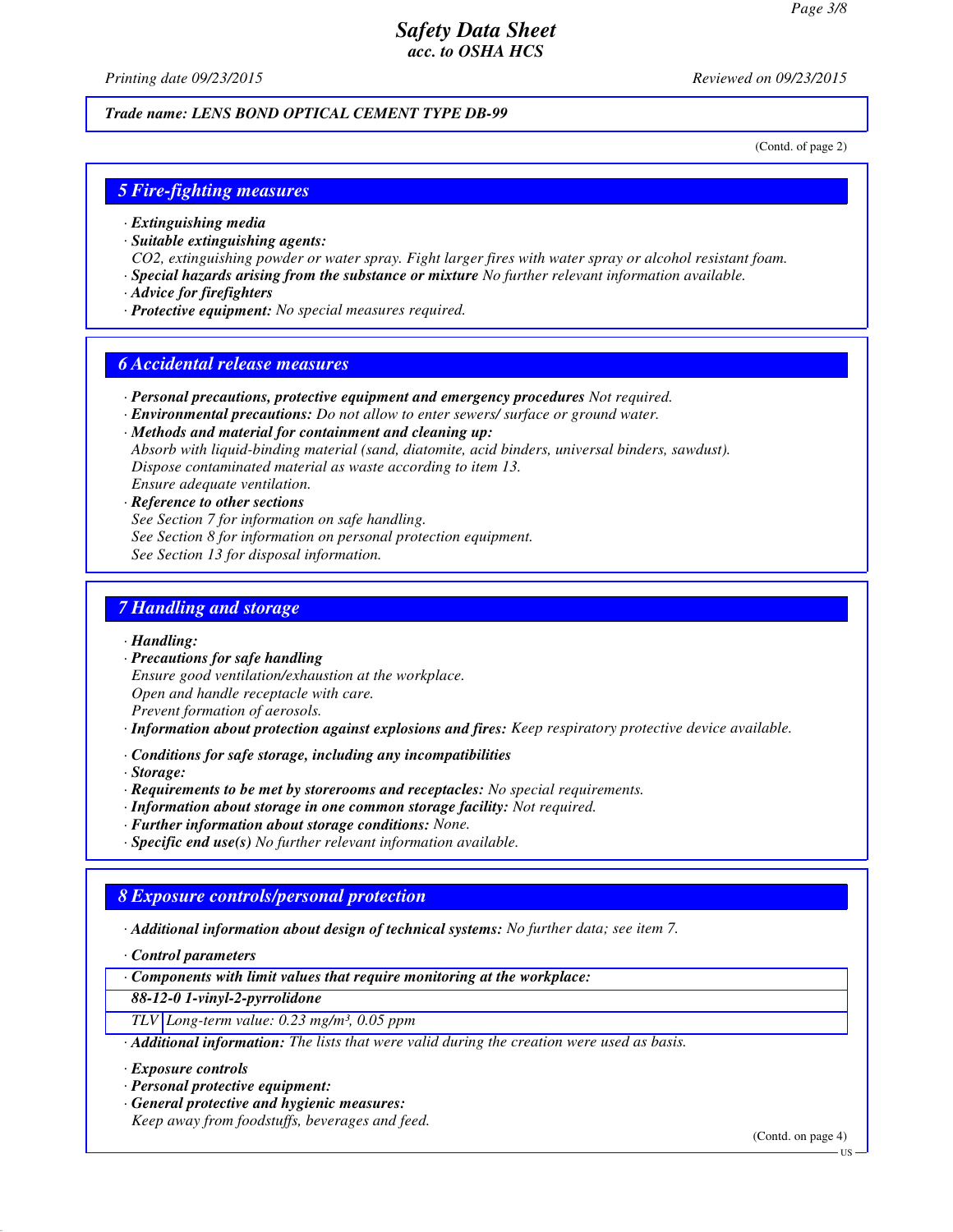*Printing date 09/23/2015 Reviewed on 09/23/2015*

#### *Trade name: LENS BOND OPTICAL CEMENT TYPE DB-99*

(Contd. of page 3) *Immediately remove all soiled and contaminated clothing. Wash hands before breaks and at the end of work. Store protective clothing separately. Avoid contact with the eyes. · Breathing equipment: In case of brief exposure or low pollution use respiratory filter device. In case of intensive or longer exposure use respiratory protective device that is independent of circulating air. · Protection of hands: Protective gloves The glove material has to be impermeable and resistant to the product/ the substance/ the preparation. Due to missing tests no recommendation to the glove material can be given for the product/ the preparation/ the chemical mixture. Selection of the glove material on consideration of the penetration times, rates of diffusion and the degradation · Material of gloves The selection of the suitable gloves does not only depend on the material, but also on further marks of quality and varies from manufacturer to manufacturer. As the product is a preparation of several substances, the resistance of the glove material can not be calculated in advance and has therefore to be checked prior to the application. · Penetration time of glove material The exact break through time has to be found out by the manufacturer of the protective gloves and has to be observed. · Eye protection: Tightly sealed goggles 9 Physical and chemical properties · Information on basic physical and chemical properties · General Information · Appearance: Form: Fluid Color: Clear · Odor: Irritant · Odour threshold: Not determined. · pH-value: Not determined. · Change in condition Melting point/Melting range: Undetermined.*  $B\text{oiling point}/B\text{oiling range:}$ 

*· Flash point: > 93 °C (> 199 °F) · Flammability (solid, gaseous): Not flammable. · Ignition temperature: 240 °C (464 °F) · Decomposition temperature: Not determined. · Auto igniting: Product is not selfigniting.* (Contd. on page 5)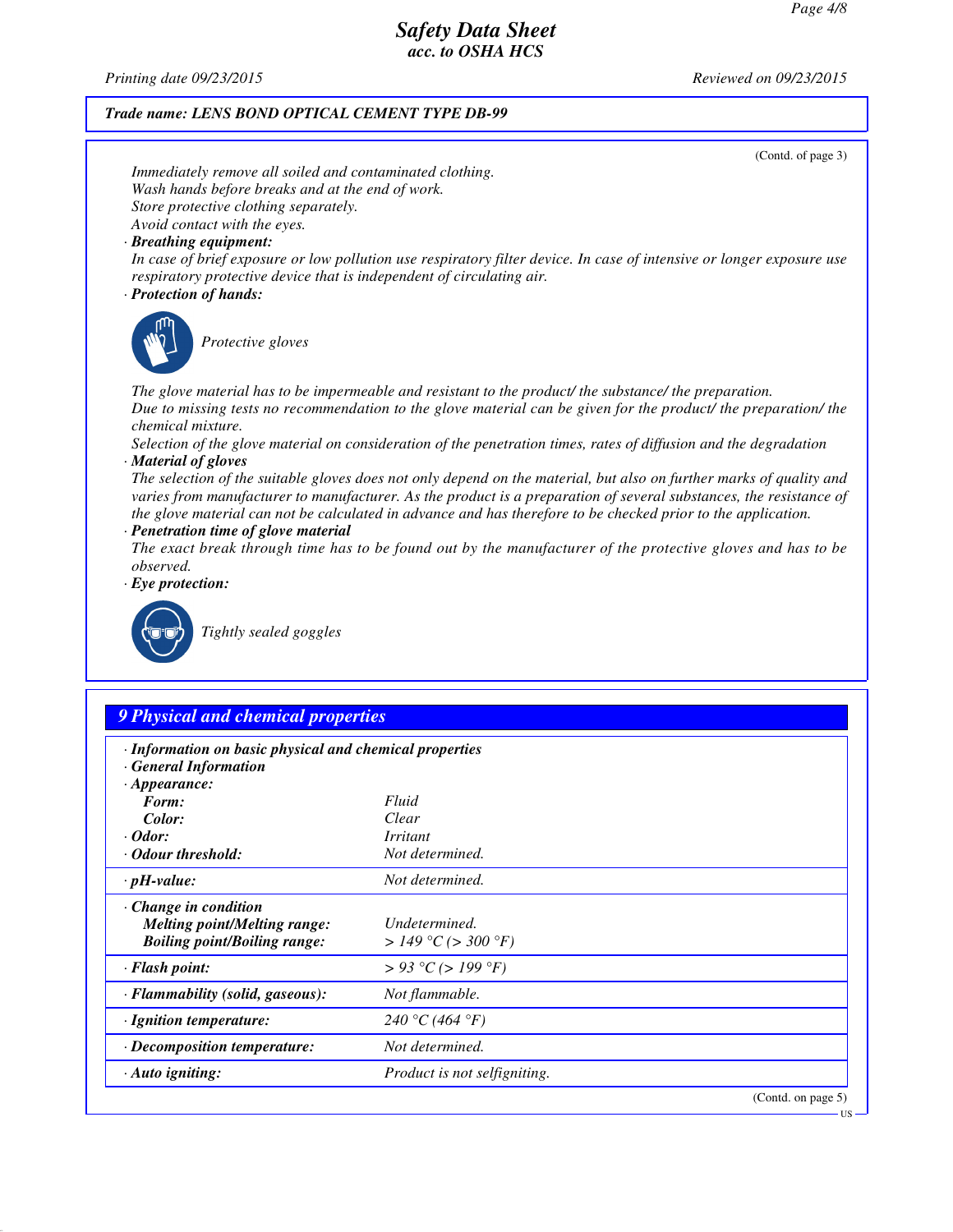*Printing date 09/23/2015 Reviewed on 09/23/2015*

### *Trade name: LENS BOND OPTICAL CEMENT TYPE DB-99*

|                                                            | (Contd. of page $4$ )                         |  |  |
|------------------------------------------------------------|-----------------------------------------------|--|--|
| · Danger of explosion:                                     | Product does not present an explosion hazard. |  |  |
| · Explosion limits:                                        |                                               |  |  |
| Lower:                                                     | Not determined.                               |  |  |
| <b>Upper:</b>                                              | Not determined.                               |  |  |
| $\cdot$ Vapor pressure:                                    | Not determined.                               |  |  |
| $\cdot$ Density:                                           | Not determined.                               |  |  |
| · Relative density                                         | Not determined.                               |  |  |
| · Vapour density                                           | Not determined.                               |  |  |
| $\cdot$ Evaporation rate                                   | Not determined.                               |  |  |
| · Solubility in / Miscibility with                         |                                               |  |  |
| Water:                                                     | Not miscible or difficult to mix.             |  |  |
| · Partition coefficient (n-octanol/water): Not determined. |                                               |  |  |
| $\cdot$ Viscosity:                                         |                                               |  |  |
| Dynamic:                                                   | Not determined.                               |  |  |
| Kinematic:                                                 | Not determined.                               |  |  |
| · Solvent content:                                         |                                               |  |  |
| Organic solvents:                                          | 5.0%                                          |  |  |
| <b>VOC</b> content:                                        | 5.0%                                          |  |  |
|                                                            | 50.0 g/l / 0.42 lb/gl                         |  |  |
| $\cdot$ Other information                                  | No further relevant information available.    |  |  |

### *10 Stability and reactivity*

- *· Reactivity*
- *· Chemical stability*
- *· Thermal decomposition / conditions to be avoided: No decomposition if used according to specifications.*
- *· Possibility of hazardous reactions No dangerous reactions known.*
- *· Conditions to avoid No further relevant information available.*
- *· Incompatible materials: No further relevant information available.*
- *· Hazardous decomposition products: No dangerous decomposition products known.*

## *11 Toxicological information*

*· Information on toxicological effects*

*· Acute toxicity:*

*· LD/LC50 values that are relevant for classification:*

### *88-12-0 1-vinyl-2-pyrrolidone*

| Oral   | LD50 | $1470$ mg/kg (rat)                   |
|--------|------|--------------------------------------|
| Dermal | LD50 | $560$ mg/kg (rabbit)                 |
|        |      | Inhalative $LC50/4 h$ 3.2 mg/l (rat) |

#### *· Primary irritant effect:*

*· on the skin: No irritant effect.*

*· on the eye: Strong irritant with the danger of severe eye injury.*

*· Sensitization: No sensitizing effects known.*

*· Additional toxicological information:*

*The product shows the following dangers according to internally approved calculation methods for preparations:*

(Contd. on page 6) US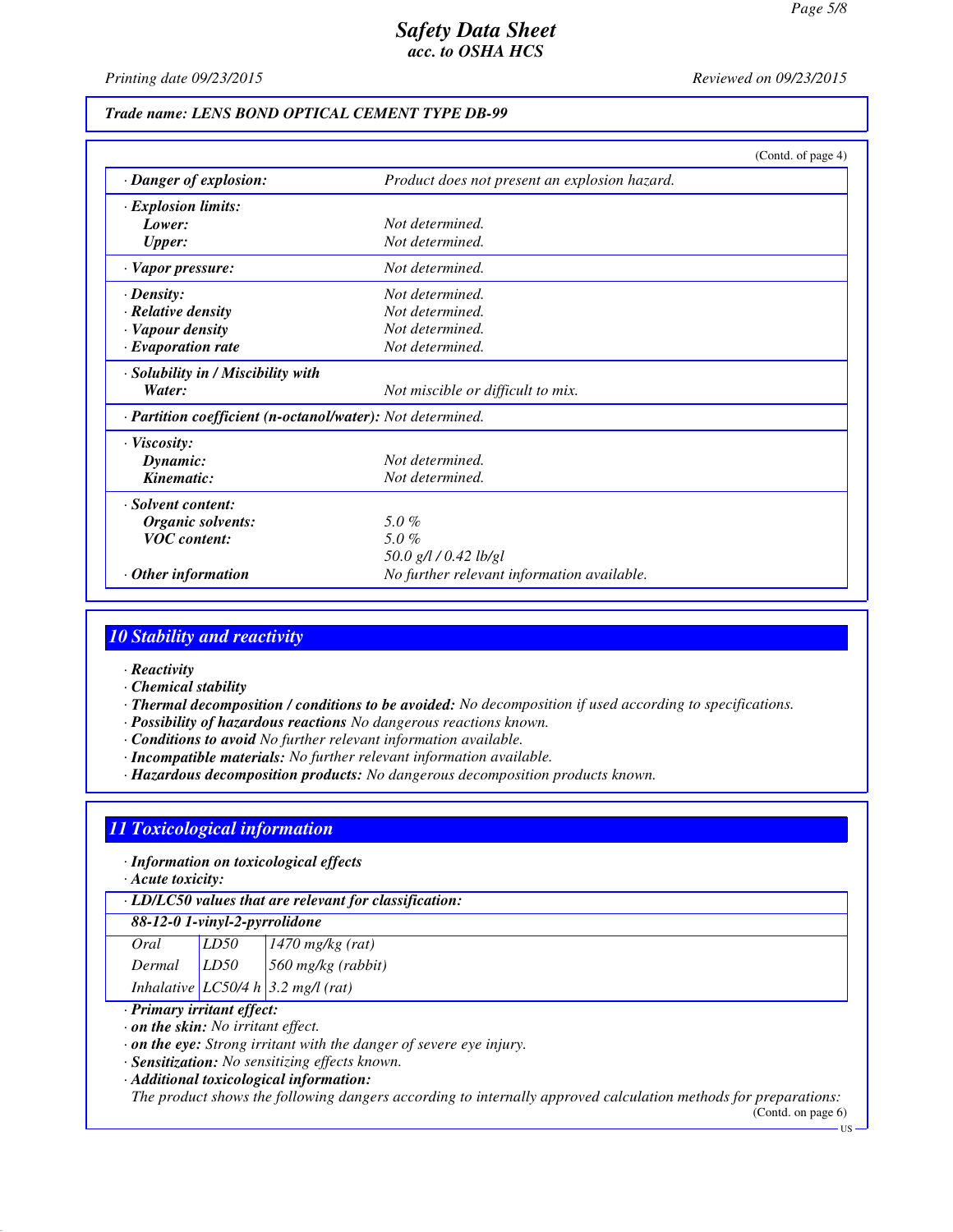*Printing date 09/23/2015 Reviewed on 09/23/2015*

(Contd. of page 5)

### *Trade name: LENS BOND OPTICAL CEMENT TYPE DB-99*

*Irritant*

*· Carcinogenic categories*

*· IARC (International Agency for Research on Cancer)*

*88-12-0 1-vinyl-2-pyrrolidone 3* 

*· NTP (National Toxicology Program)*

*None of the ingredients is listed.*

*· OSHA-Ca (Occupational Safety Health Administration)*

*None of the ingredients is listed.*

## *12 Ecological information*

*· Toxicity*

- *· Aquatic toxicity: No further relevant information available.*
- *· Persistence and degradability No further relevant information available.*
- *· Behavior in environmental systems:*
- *· Bioaccumulative potential No further relevant information available.*
- *· Mobility in soil No further relevant information available.*
- *· Additional ecological information:*

*· General notes:*

*Water hazard class 3 (Self-assessment): extremely hazardous for water*

*Do not allow product to reach ground water, water course or sewage system, even in small quantities. Danger to drinking water if even extremely small quantities leak into the ground.*

- *· Results of PBT and vPvB assessment*
- *· PBT: Not applicable.*
- *· vPvB: Not applicable.*
- *· Other adverse effects No further relevant information available.*

## *13 Disposal considerations*

#### *· Waste treatment methods*

*· Recommendation:*

*Must not be disposed of together with household garbage. Do not allow product to reach sewage system.*

- *· Uncleaned packagings:*
- *· Recommendation: Disposal must be made according to official regulations.*

| · UN-Number                        |      |  |
|------------------------------------|------|--|
| · DOT, ADR, ADN, IMDG, IATA        | Void |  |
| $\cdot$ UN proper shipping name    |      |  |
| · DOT, ADR, ADN, IMDG, IATA        | Void |  |
| $\cdot$ Transport hazard class(es) |      |  |
| · DOT, ADR, ADN, IMDG, IATA        |      |  |
| $\cdot$ Class                      | Void |  |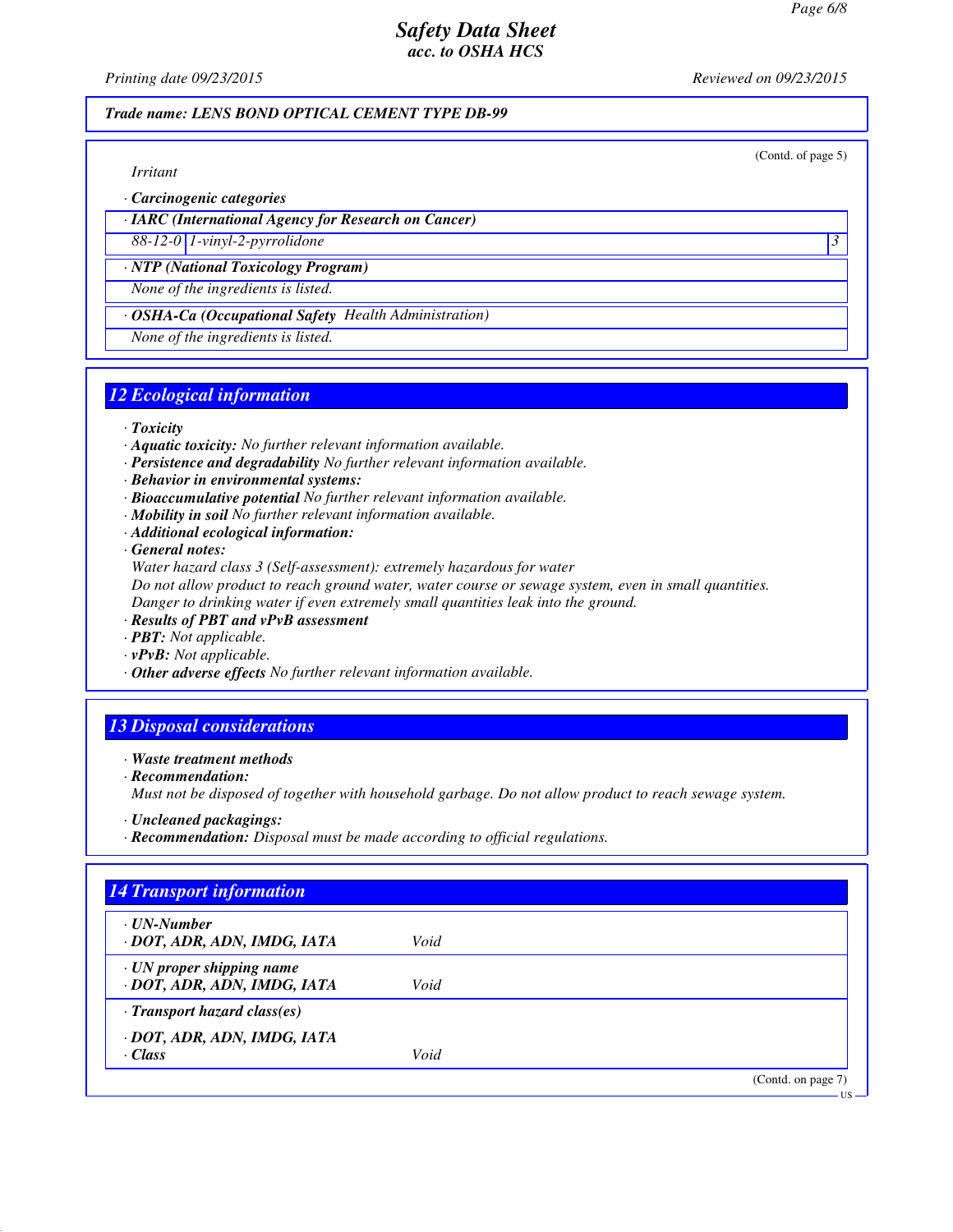*Printing date 09/23/2015 Reviewed on 09/23/2015*

*Trade name: LENS BOND OPTICAL CEMENT TYPE DB-99*

|                                                                                     |                 | (Contd. of page $6$ ) |
|-------------------------------------------------------------------------------------|-----------------|-----------------------|
| · Packing group<br>· DOT, ADR, IMDG, IATA                                           | Void            |                       |
| · Environmental hazards:<br>$\cdot$ Marine pollutant:                               | No              |                       |
| $\cdot$ Special precautions for user                                                | Not applicable. |                       |
| · Transport in bulk according to Annex II of<br><b>MARPOL73/78 and the IBC Code</b> | Not applicable. |                       |
| · UN "Model Regulation":                                                            |                 |                       |

# *15 Regulatory information*

*· Safety, health and environmental regulations/legislation specific for the substance or mixture · Sara*

*· Section 355 (extremely hazardous substances):*

*None of the ingredients is listed.*

*· Section 313 (Specific toxic chemical listings):*

*None of the ingredients is listed.*

*· TSCA (Toxic Substances Control Act):*

*73324-00-2 Urethane Acrylate Oligomer*

*75980-60-8 diphenyl(2,4,6- trimethylbenzoyl)phosphine oxide*

*88-12-0 1-vinyl-2-pyrrolidone*

*· Proposition 65*

*· Chemicals known to cause cancer:*

*None of the ingredients is listed.*

*· Chemicals known to cause reproductive toxicity for females:*

*None of the ingredients is listed.*

*· Chemicals known to cause reproductive toxicity for males:*

*None of the ingredients is listed.*

*· Chemicals known to cause developmental toxicity:*

*None of the ingredients is listed.*

*· Carcinogenic categories*

*· EPA (Environmental Protection Agency)*

*None of the ingredients is listed.*

*· TLV (Threshold Limit Value established by ACGIH)*

*88-12-0 1-vinyl-2-pyrrolidone A3*

*· NIOSH-Ca (National Institute for Occupational Safety and Health)*

*None of the ingredients is listed.*

*· GHS label elements The product is classified and labeled according to the Globally Harmonized System (GHS).* (Contd. on page 8)